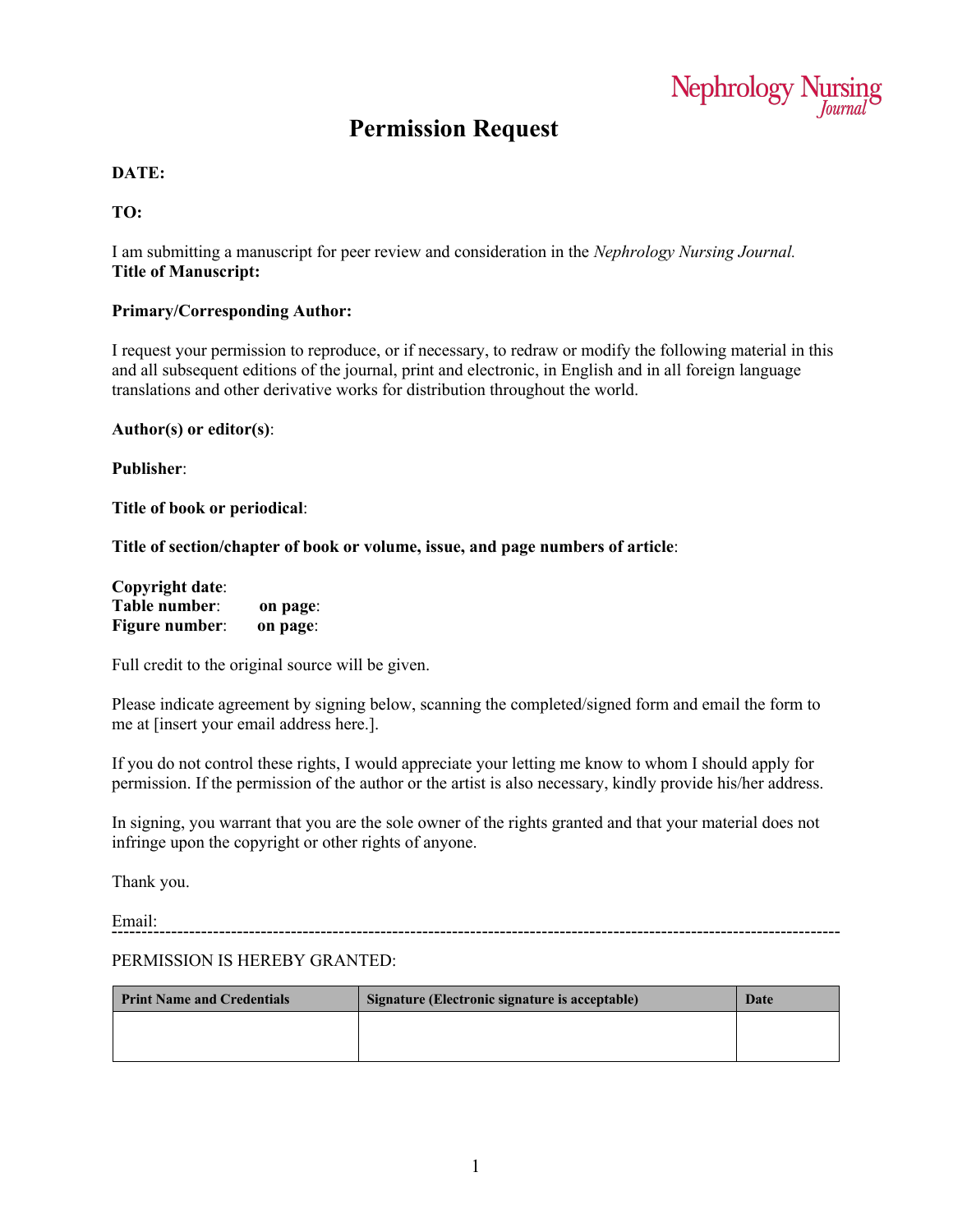

## **Permission from Institute/Organization for the Use of Information/Identification in** *NNJ*

#### **DATE:**

**TO:**

I am submitting a manuscript for peer review and consideration in the *Nephrology Nursing Journal.*

#### **Title of Manuscript:**

#### **Primary/Corresponding Author:**

I request your permission to use information from your institute/organization in this and all subsequent editions of the journal, print and electronic, in English and in all foreign language translations and other derivative works for distribution throughout the world.

#### **Information Description:**

Please indicate agreement by signing below, scanning the completed/signed form, and emailing the form to me at [insert your email address here.].

Thank you.

#### PERMISSION IS HEREBY GRANTED:

| <b>Print Name and Credentials</b> | Signature (Electronic signature is acceptable) | Date |
|-----------------------------------|------------------------------------------------|------|
|                                   |                                                |      |

**Organization Name: Address:**

**Organization's Authorized Representative: Name: Title: Email Address:**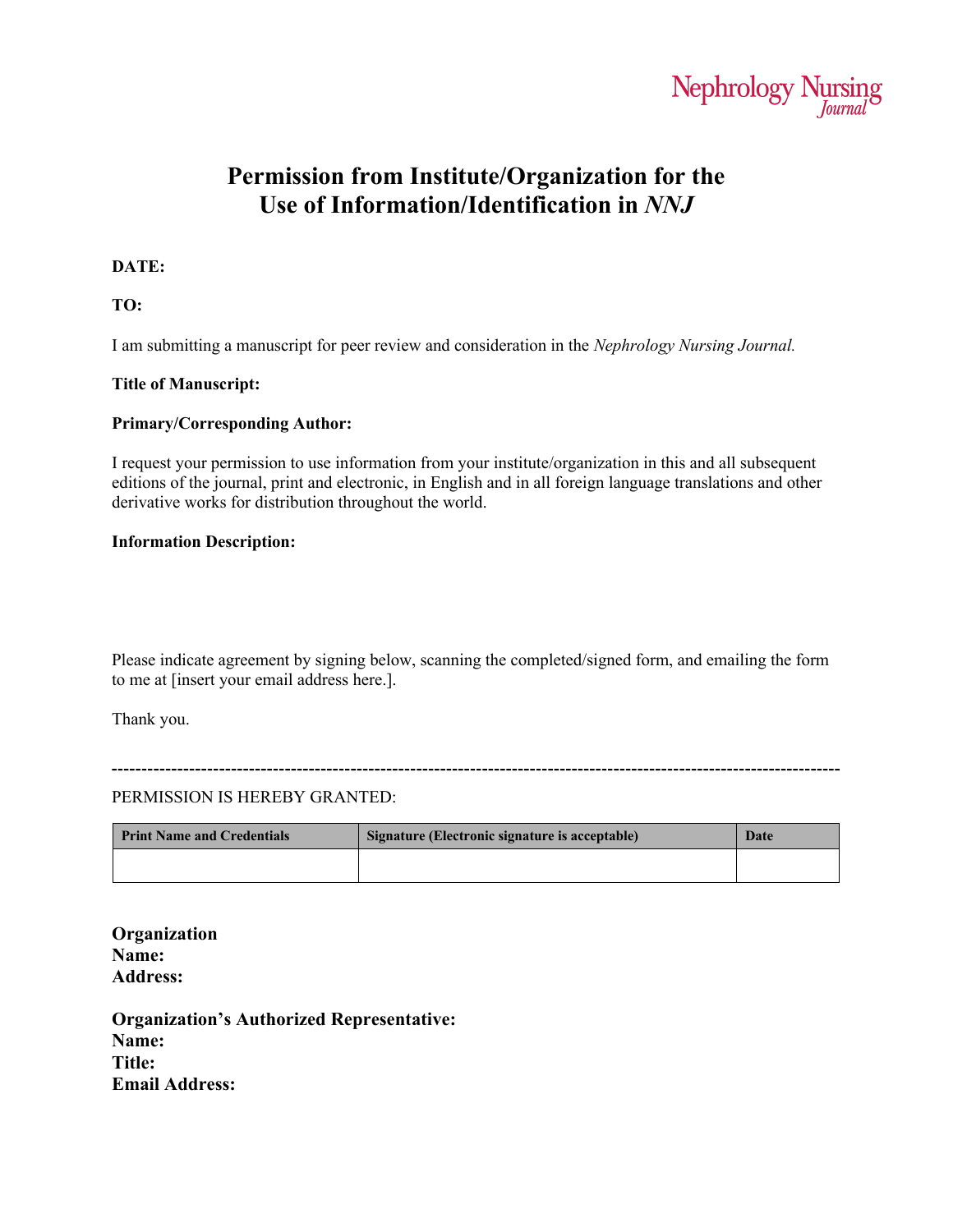# Nephrology Nursing

### **IMAGE AND PROFESSIONAL RELEASE**

**Please read carefully,** as not every section may be relevant to your image.

#### **Section I. – Release of Image**

I, \_\_\_\_\_\_\_\_\_\_\_\_\_\_\_\_\_\_\_\_\_\_\_\_\_\_\_\_\_\_\_\_\_\_\_\_\_\_\_ (signee), being of legal age, hereby consent and authorize American Nephrology Nurses Association (ANNA) to use and reproduce name(s), slide(s), and/or photograph(s) of my image, and circulate the same for any and all ANNA purposes, including the *Nephrology Nursing Journal* and ANNA publications of every description.

#### **Section II. - Release of a Minor's (Under Eighteen Years of Age) Image:**

I, the same of the same of legal age, hereby consent and  $\sum_{i=1}^{\infty}$  is the same of legal age, hereby consent and authorize American Nephrology Nurses Association (ANNA) to use and reproduce name(s), slide(s), and/or photograph(s) of the above named minor's image, and circulate the same for any and all ANNA purposes, including the *Nephrology Nursing Journal* and ANNA publications of every description.

#### **Section III. – Professional Release of Use**

I, the consent of the consent of the consent of legal age, hereby consent and  $\Gamma$ authorize American Nephrology Nurses Association (ANNA) to use and reproduce my photograph(s) of the above named signee, or the above named minor, and circulate the same for any and all ANNA purposes, including the *Nephrology Nursing Journal* and ANNA publications of every description.

Receipt of full consideration is hereby acknowledged, and no further claim of whatsoever nature arising out of or connected with said name(s) and photograph(s), will be made by me, or by my heirs, or assigns.

| Today's Date:               |  |
|-----------------------------|--|
| Name of Signee:             |  |
| Address of Signee:          |  |
| Name of Photographer:       |  |
| Photographer's Institution: |  |

#### PERMISSION IS HEREBY GRANTED:

| <b>Print Name and Credentials</b> | Signature (Electronic signature is acceptable) | Date |
|-----------------------------------|------------------------------------------------|------|
|                                   |                                                |      |